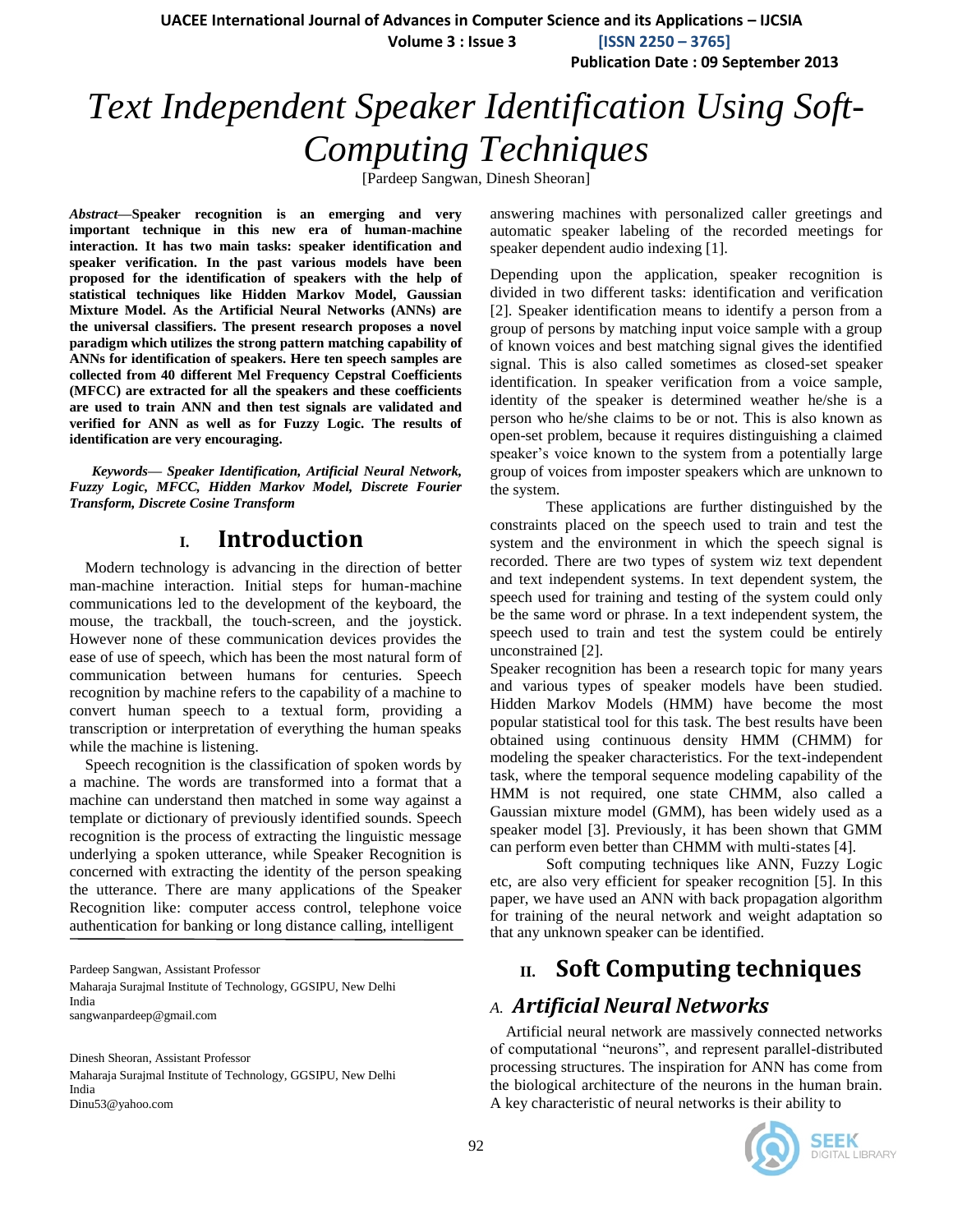#### **UACEE International Journal of Advances in Computer Science and its Applications – IJCSIA Volume 3 : Issue 3 [ISSN 2250 – 3765] Publication Date : 09 September 2013**

#### Neural Synaptic Input Neuron Nonlinear Inputs weights connections body Activation (dendrites) (soma) Function  $X_1(t)$  $X_2(t)$  $X_3(t)$ Synaptic Somatic operation Operation (aggregation, thresholding and Nonlinear activation)  $W<sub>1</sub>$  $W<sub>2</sub>$  $W_3$ ∑  $+1$  $\overline{a}$ Threshold w*<sup>o</sup>*

Fig 1.1: The operation at a node of a neural network [6]

approximate arbitrary nonlinear functions. Since machine intelligence involves a special class of highly nonlinear decision making, neural network would be effective there. Furthermore, the process of approximation of a nonlinear function (i.e. system identification) by interacting with a system and employing data on its behavior may be interpreted as "Learning". Through the use of neural networks, an intelligent system would be able to learn and perform highlevel cognitive task [6]. For example, an intelligent system would only need to be presented a goal; it could achieve its objective through continuous interaction with its environment and evaluation of the responses by means of the neural networks.

A neural network consists of a set of nodes, usually organized into layers, and connected through weight elements called synapse. At each node, the weighted inputs are summed (aggregated), thresholded, and subjected to an activation function in order to generate the output of that node. These operations are shown in the figure 1.1.

#### *B. Fuzzy Logic*

Fuzzy Logic techniques have been used in imageunderstanding applications such as detection of edges, feature extraction, classification, and clustering. Fuzzy logic poses the ability to mimic the human mind to effectively employ modes of reasoning that are approximate rather than exact. In traditional hard computing, decisions or actions are based on precision, certainty, and vigor. Precision and certainty carry a cost. In soft computing, tolerance and impression are explored in decision making. The exploration of the tolerance for imprecision and uncertainty underlies the remarkable human ability to understand distorted speech, decipher sloppy handwriting, comprehend nuances of natural language, summarize text, and recognize and classify images. With FL, we can specify mapping rules in terms of words rather than numbers. Computing with the words explores imprecision and tolerance. Another basic concept in FL is the fuzzy if–then rule. Although rule-based systems have a long history of use in artificial intelligence, what is missing in such systems is

machinery for dealing with fuzzy consequents or fuzzy antecedents. In most applications, an FL solution is a translation of a human solution. Thirdly, FL can model nonlinear functions of arbitrary complexity to a desired degree of accuracy. FL is a convenient way to map an input space to an output space. FL is one of the tools used to model a multiinput, multi-output system.

Zadeh introduced the term fuzzy logic in his seminal work "Fuzzy sets," which described the mathematics of fuzzy set theory (1965). Plato laid the foundation for what would become fuzzy logic, indicating that there was a third region beyond True and False. It was Lukasiewicz who first proposed a systematic alternative to the bi-valued logic of Aristotle. The third value Lukasiewicz proposed can be best translated as "possible," and he assigned it a numeric value between True and False. Later he explored four-valued logic and five-valued logic, and then he declared that, in principle, there was nothing to prevent the derivation of infinite-valued logic. FL provides the opportunity for modeling conditions that are inherently imprecisely defined. Fuzzy techniques in the form of approximate reasoning provide decision support and expert systems with powerful reasoning capabilities. The permissiveness of fuzziness in the human thought process suggests that much of the logic behind thought processing is not traditional two-valued logic or even multi valued logic, but logic with fuzzy truths, fuzzy connectiveness, and Fuzzy rules of inference. A fuzzy set is an extension of a crisp set. Crisp sets allow only full membership or no membership at all, whereas fuzzy sets allow partial membership. In a crisp set, membership or non-membership of element x in set A is described by a characteristic function  $\mu_A(x)$ , where  $\mu_A(x) = 1$  if  $x \in A$  and  $\mu_A(x) = 0$  if  $x \notin A$ . Fuzzy set theory extends this concept by defining partial membership. A fuzzy set A on a universe of discourse U is characterized by a membership function  $\mu_A(x)$  that takes values in the interval [0, 1]. Fuzzy sets represent common sense linguistic labels like slow, fast, small, large, heavy, low, medium, high, tall, etc. A membership function is essentially a curve that defines how each point in the input space is mapped to a membership value (or degree of membership) between 0 and 1.

## **III. Proposed Paradigm**

Ten speech samples are collected from 40 different speakers out of which 30 speakers are male and 10 speakers are female. MFCC coefficients are extracted for all the speakers. Then the ANN is trained for a particular speaker by taking output parameter of that particular speaker as "1" and of all other speakers as '0' and repeating this procedure for all the speakers one by one to get feature matrix of same size and then same is done with the Fuzzy Logic Technique. The block diagram for the ANN based speaker identification is as shown in figure 1.2. The steps for the proposed paradigm are as follows:

Step-1:Extraction of the MFCC coefficients of all the speech signals.

Step 2: Training the ANNs for each data vector.

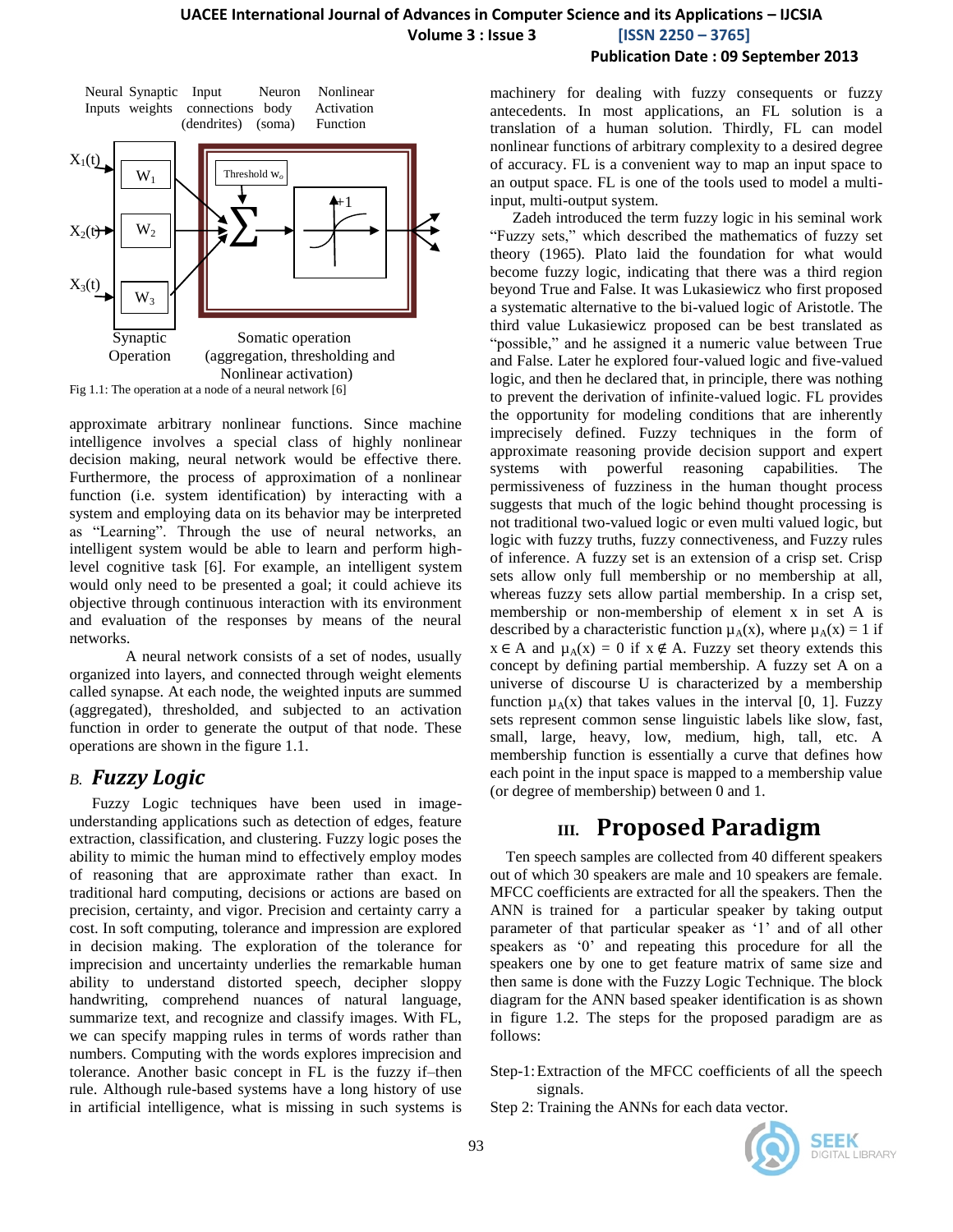